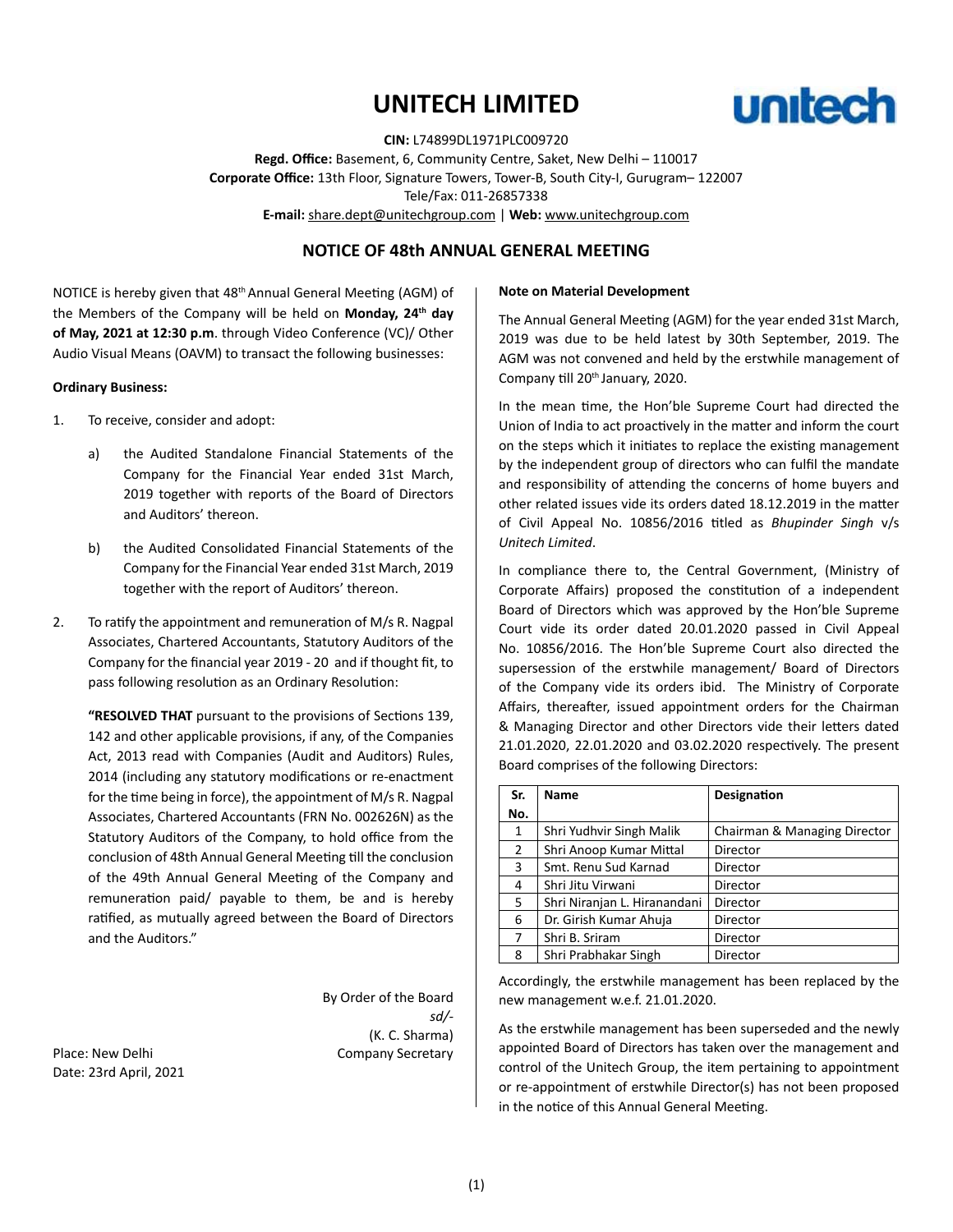#### **Notes:**

- 1. In view of the massive outbreak of the COVID-19 pandemic, the Ministry of Corporate Affairs (MCA), through Circular No. 14/2020 dated 8th April, 2020, Circular No.17/2020 dated 13th April, 2020 and Circular No. 20/2020 dated 5th May, 2020 and a General Circular No. 02/2021 dated 13th January, 2021 in continuation of Circular No. 20/2020 (collectively referred to as "MCA Circulars"), and Circular No. SEBI/HO/ CFD/CMD1/CIR/P/2020/79 dated 12th May, 2020 & SEBI/ HO/CFD/CMD2/CIR/P/2021/11 dated 15th January, 2021 issued by Securities and Exchange Board of India ('SEBI') have permitted the holding of the Annual General Meeting through Video Conferencing (VC) or Other Audio Visual Means (OAVM) and dispensed with physical presence of the Members at a common venue.
- 2. In terms of the said MCA and SEBI Circulars, the 48th Annual General Meeting (AGM) of the Members of the Company is being held through Video Conferencing (VC) or Other Audio Visual Means (OAVM). Hence, the Members can attend and participate in the AGM through VC/OAVM facility provided by NSDL. The instructions for participation by Members are given in the subsequent paragraphs. The Members can join the AGM in the VC/OAVM mode 15 minutes before and after the schedule time of the commencement of the meeting by following the procedure mentioned in the notice. The facility of participation at the AGM through VC/OAVM will be made available for 1000 Members on first come first served basis. This will not include large Shareholders (Shareholders holding 2% or more shareholding), Promoters, Institutional Investors, Directors, Key Managerial Personnel, Auditors, Secretarial Auditors etc. who are allowed to attend the AGM without restriction on account of first come first serve basis.
- 3. Since this AGM is being held pursuant to the MCA & SEBI Circulars through VC/OAVM, physical attendance of Members has been dispensed with. Accordingly, the facility of appointment of proxies by the Members will not be available for this meeting. Hence, the proxy form and attendance slips are not annexed to this notice.
- 4. Members are requested to:-
	- (i) Quote their Folio / Client ID & DPID Nos. in all correspondence with the Registrar and Share Transfer Agent (RTA) / Company.
	- (ii) Register their e-mail IDs/ PAN/ Bank Account Details with RTA/ Company/ respective Depository Participants (DP).
	- (iii) Note that in case of joint holders attending the meeting, only such joint holder whose name is first in the Register of Members will be entitled to vote.
- 5. 23<sup>rd</sup> April, 2021 has been fixed as the Cut-off date for the purpose of ascertaining the entitlement of Members for sending Annual Report and other related documents for the year ended 31st March, 2019.
- 6. The Register of Members and the Share Transfer Books of the Company shall remain closed from **Monday, 17th day of May, 2021 to Monday, 24th day of May, 2021** (both days inclusive) for the purpose of 48th AGM. As per Regulation 40 of SEBI Listing Regulations and NSE Circular No. NSE/CML/2020/38 dated 3rd December, 2020 and BSE Circular No. LIST/ COMP/31/2018-19 dated 3rd December, 2018 requests for effecting transfer of securities shall not be processed unless the securities are held in the dematerialized form with a depository i.e. NSDL or CDSL except in case of transmission or transposition of securities w.e.f. 1st April, 2019. In view of this and to eliminate all risks associated with physical shares and for ease of portfolio management, Members holding shares in physical form are requested to convert their shareholding in dematerialized form. The Securities and Exchange Board of India (SEBI) has mandated the submission of Permanent Account Number (PAN) by every participant in securities market, failing which the de-mat account would be suspended for trading. Members holding shares in electronic form are, therefore, requested to submit the PAN to their Depository Participants with whom they are maintaining their de-mat account.
- 7. Members holding shares in physical form are requested to submit their PAN and Bank details to the Registrar and Share Transfer Agent (RTA) of the Company. Members holding shares in physical form are requested to convert their shareholding in dematerialized form. Members may contact the Company or Company's Registrar and Share Transfer Agent (RTA), M/s Alankit Assignments Limited, for any assistance in this regard.
- 8. Pursuant to section 72 of the Companies Act, 2013, Members holding shares in physical form may file nomination in the prescribed Form SH-13 with the Company's Registrar and Share Transfer Agent. In respect of shares held in electronic/ de-mat form, the nomination details may be updated with the respective Depository Participant (DP).
- 9. The Ministry of Corporate Affairs has notified provisions relating to unpaid/ unclaimed dividend under sections 124 and 125 of the Companies Act, 2013 and Investor Education and Protection Fund (Accounting, Audit, Transfer and Refund) Rules, 2016. As per these Rules, dividends which were not encashed/claimed by the Member(s) for a period of seven consecutive years, have been transferred to the Investor Education and Protection Fund (IEPF) Authority. The shares in respect of which dividend have not been claimed for seven consecutive years have also been transferred to the de-mat account of IEPF Authority. The details of shares transferred to the IEPF Authority are available at the website of the Company. The Members whose dividend/shares are transferred to the IEPF Authority can claim their dividend/ shares from the Authority by following the refund procedure.
- 10. In compliance with the aforesaid MCA & SEBI Circulars, the notice calling the AGM for the financial year 2018-19 is being sent only through electronic mode to those Members whose e-mail addresses are registered with the Company or with the Depository Participant(s). The notice of AGM, circulated to the Members of the Company, will also be made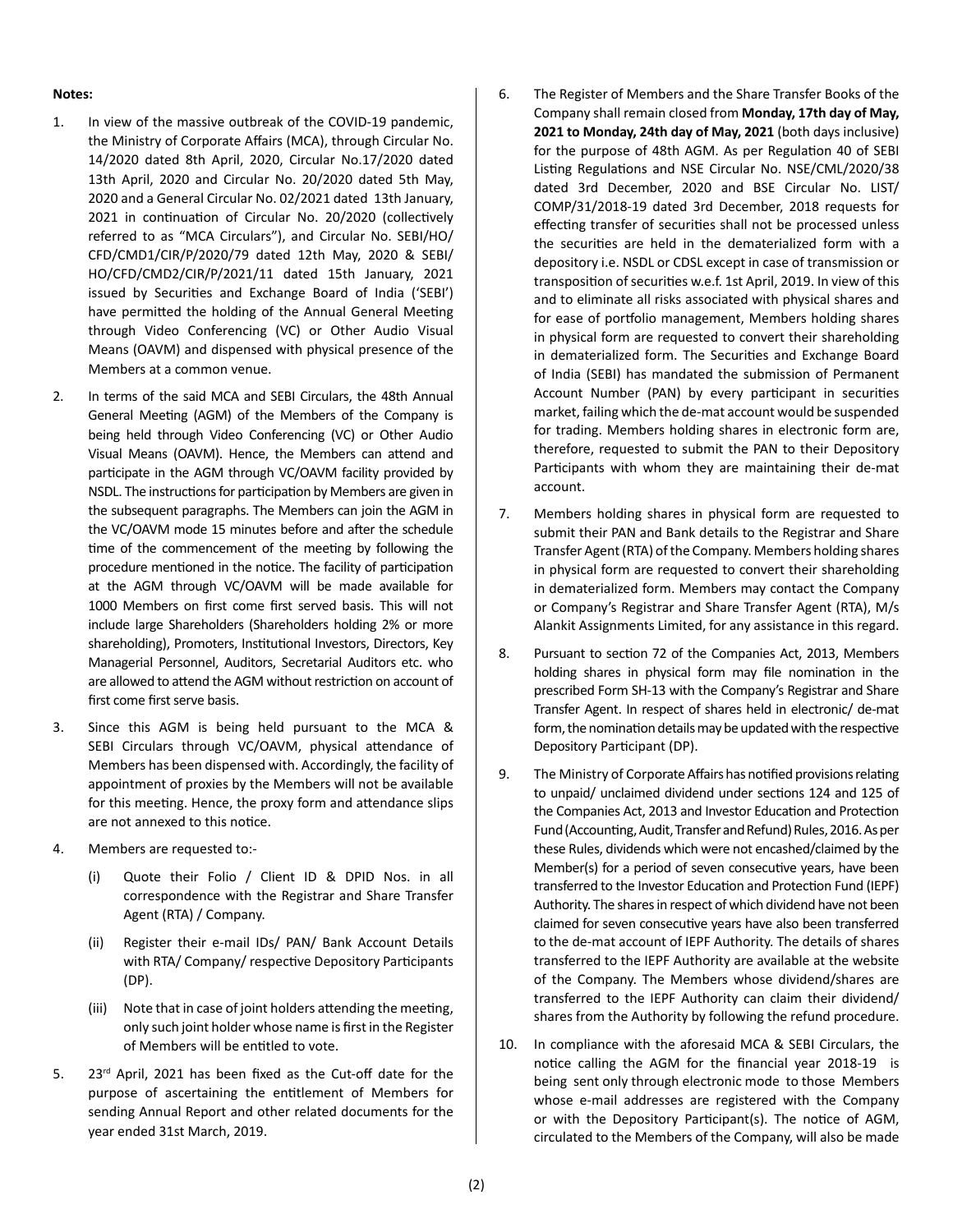available on the Company's website. The notice can also be accessed from the websites of the Stock Exchanges i.e. BSE Limited and National Stock Exchange of India Limited at www. bseindia.com and www.nseindia.com, respectively and the AGM Notice is also available at the website of NSDL i.e. www. evoting.nsdl.com.

- 11. Manner of registering/updating email addresses:
	- (i) Members holding shares in physical mode, who have not registered/updated their email addresses with the Company, are requested to register/update the same by sending scanned copy of the request letter with details of folio number and attaching a self-attested copy of PAN card & Aadhar Card/ Election Identity Card at share.dept@unitechgroup.com with a copy marked to RTA at rta@alankit.com.
	- (ii) Members holding shares in dematerialised mode, are requested to register/update their email addresses with the Depository Participants with whom they maintain their demat account.
- 12. The Register of Directors' and Key Managerial Personnel and their shareholding maintained under section 170 of the Companies Act, 2013, the Register of Contracts or Arrangements in which the Directors are interested maintained under section 189 of the Companies Act, 2013 will be available for inspection in electronic mode during the AGM.
- 13. Since the AGM will be held through VC/ OAVM, the route map is not annexed in this Notice.
- 14. Mr. Manoj Kumar Mandal, Proprietor of M/s M.K. Mandal & Associates, Company Secretaries (Certificate of Practice No. 4968) has been appointed as the Scrutinizer to scrutinize the voting and remote e-voting process in a fair and transparent manner.
- 15. The Chairman shall, at the 48th AGM, allow voting with the assistance of Scrutinizer, by use of electronic mode for all those Members who will attend the said meeting via VC/ OAVM but have not cast their votes through remote e-voting facility.
- 16. The Scrutinizer shall, after the conclusion of the meeting, process & prepare the result after unblocking the votes cast through remote e-voting. The Scrutinizer shall submit a consolidated report of the votes cast in favour or against, if any, not later than 48 hours of conclusion of the meeting to the Chairman or a person authorized, who shall countersign the same. The Chairman or any person authorized by him shall declare the results of voting forthwith.
- 17. The result declared alongwith the report of the Scrutinizer shall be placed at the website of the Company and the website of e-voting agency at www.evoting.nsdl.com immediately after the declaration of result by the Chairman or a person authorized by him. The result shall also be forwarded to BSE Limited and National Stock Exchange of India Limited.
- 18. The resolutions, if passed by the requisite majority, shall be deemed to have been passed on the date of the 48th Annual General Meeting.
- 19. Members desirous of seeking/ obtaining any information/ clarifications concerning the accounts and operations of the Company or intending to express their views or raise any query are requested to write to the Company from their registered email address on or before 14th May, 2021, mentioning their name, de-mat account number/folio number, PAN, email id and mobile number at share.dept@unitechgroup.com. The same will be replied by the Company suitably. Only those Members who have registered themselves as a speaker will be allowed to express their views, ask questions during the AGM. The Company reserves the right to restrict the number of speakers as well as the speaking time depending upon the availability of time at the AGM. It is requested to raise the queries precisely and in short to enable the Company to answer the same.

### **20. Instructions for e-voting and joining the 48th AGM**

- i) pursuant to the provisions of section 108 of the Companies Act, 2013 read with Rule 20 of the Companies (Management and Administration) Rules, 2014 as amended from time to time and Regulation 44 of the SEBI Listing Regulations, 2015, the Members are provided with facility to cast their vote electronically, through the e-voting services provided by NSDL on resolutions proposed to be considered at the 48th Annual General Meeting (AGM).
- ii) The remote e-voting period commences at **9.00 a.m. (IST) on Friday, 21st May, 2021 and ends on Sunday, 23rd May, 2021 at 5.00 p.m. (IST)**. During this period, Members of the Company holding shares either in physical form or in dematerialized form, as on the cutoff date i.e. on Monday the 17th day of May, 2021 may cast their vote by remote e-voting. Remote e-voting shall not be allowed beyond the said date and time and the remote e-voting facility shall be blocked thereafter. Once the vote on a resolution is cast by the Member through remote e-voting, the Member shall not be allowed to change it subsequently or cast the vote again.
- iii) The facility for voting through remote e-voting shall be made available during the conduct of 48th AGM via VC / OAVM and the Members attending the meeting via VC/ OAVM who have not already cast their vote by remote e-voting shall be able to exercise their right to vote at the meeting. The procedure for e-voting on the day of AGM is same as for remote e-voting.
- iv) The Members who have cast their vote by remote e-voting prior to the 48th AGM may also attend/ participate in the 48th AGM but shall not be entitled to cast their vote again.
- v) The voting rights shall be in proportion to their shares in the paid-up equity share capital of the Company as on the cut-off date.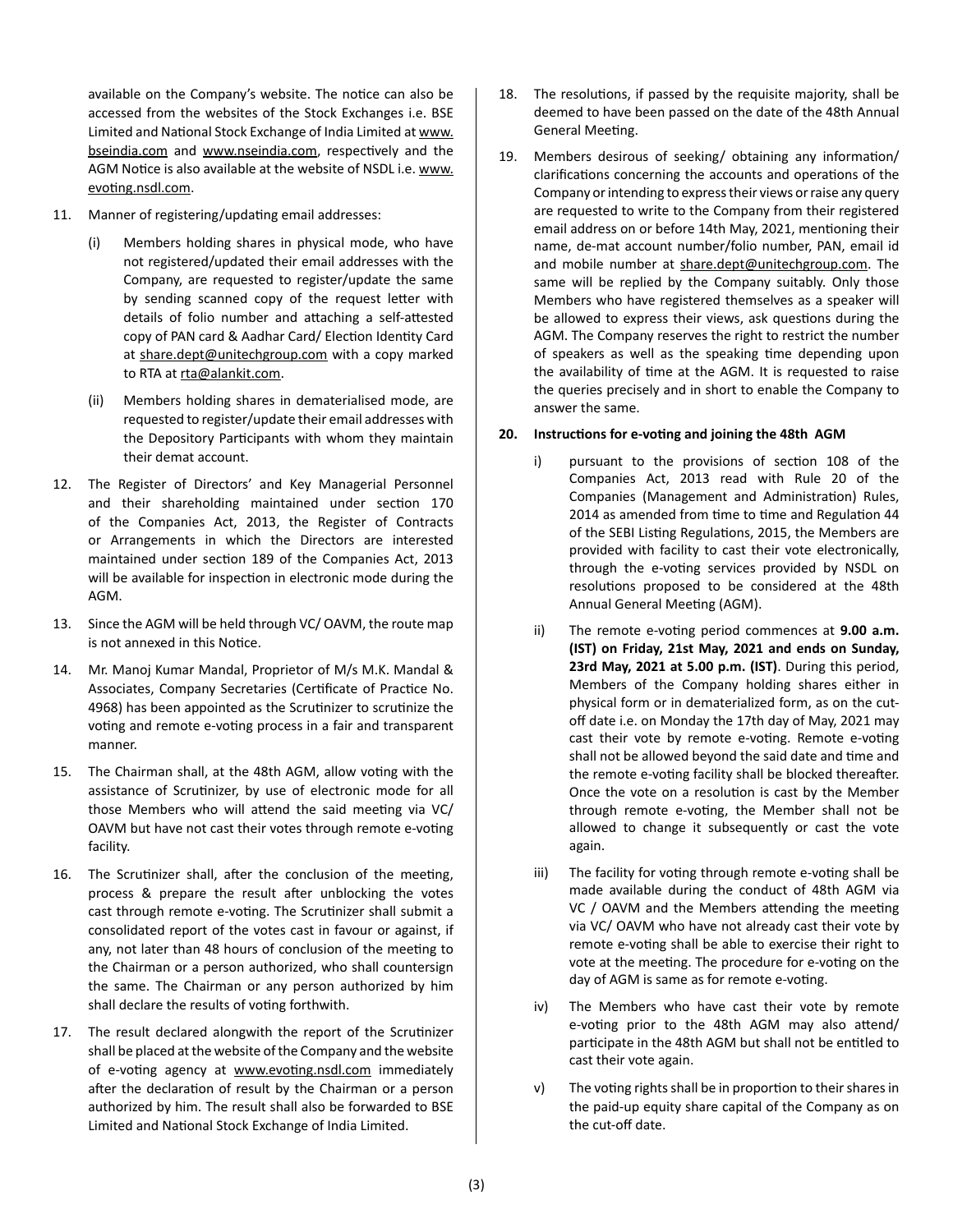- vi) Any person, who acquires shares of the Company and becomes Member of the Company after dispatch of the notice electronically or whose email id is not registered with the Company / RTA / Respective DP and holding shares as on the cut-off date i.e. 17th May 2021, may obtain the login ID and password by sending, before commencement of e-voting, a request at evoting@nsdl.co.in with a copy marked to RTA rta@alankit.com.
- vii) A person, whose name is recorded in the Register of Members or in the Register of Beneficial Owners maintained by the depositories as on the cut-off date for e-voting shall be entitled to avail the facility of remote e-voting or voting at the 48th AGM electronically. A person who is not a Member as on cut-off date should treat this notice for information purpose only.
- viii) The detail of the process and manner for remote e-voting are explained herein below:

**Step 1:** Log-in to NSDL e-voting system at https://www. evoting.nsdl.com/

**Step 2:** Cast your vote electronically on NSDL e-voting system.

# **Details on Step 1 are mentioned below: How to Log-into NSDL e-voting website**

- 1. Visit the e-voting website of NSDL. Open web browser by typing the following URL: https://www.evoting.nsdl.com/ either on a personal computer or on a mobile.
- 2. Once the home page of e-voting system is launched, click on the icon "Login" which is available under 'Shareholders' section.
- 3. A new screen will open. You will have to enter your User ID, your Password and a Verification Code as shown on the screen.

Alternatively, if you are registered for NSDL eservices i.e. IDEAS, you can log-in at https://eservices.nsdl.com with your existing IDEAS login. Once you log-in to NSDL eservices after using your log-in credentials, click on e-voting and you can proceed to Step 2 i.e. cast your vote electronically.

4. Your User ID details are given below :

| Manner of holding shares i.e.<br>De-mat (NSDL or CDSL) or<br>Physical. |                                                                                    | Your User ID is:                                                                                                                                                    |
|------------------------------------------------------------------------|------------------------------------------------------------------------------------|---------------------------------------------------------------------------------------------------------------------------------------------------------------------|
| (a)                                                                    | <b>Members</b><br>who<br>For<br>hold shares in<br>de-<br>mat account with<br>NSDL. | 8 Character DP ID followed by 8 Digit<br>Client ID<br>For example if your DP ID is IN300*** and<br>Client ID is 12****** then your user ID is<br>$IN300***12******$ |
| (b)                                                                    | For Members<br>who<br>hold shares in de-mat<br>account with CDSL.                  | 16 Digit Beneficiary ID<br>16 Digit Beneficiary ID<br>For example if your Beneficiary ID is<br>12************** then your user ID is<br>17**************            |
| (c)                                                                    | For Members holding<br>shares in<br>physical<br>form.                              | EVEN Number followed by Folio Number<br>registered with the Company<br>For example if folio number is 001***<br>and EVEN is 101456 then user ID is<br>101456001***  |

- 5. Your password details are given below:
	- a) If you are already registered for e-voting, then you can use your existing password to login and cast your vote.
	- b) If you are using NSDL e-voting system for the first time, you will need to retrieve the 'initial password' which was communicated to you. Once you retrieve your 'initial password', you need to enter the 'initial password' and the system will force you to change your password.
	- c) How to retrieve your 'initial password'
		- i) If your email ID is registered in your De-mat account or with the Company, your 'initial password' is communicated to you on your email ID. Trace the email sent to you from NSDL from your mailbox. Open the email and open the attachment i.e. a .pdf file. Open the .pdf file. The password to open the .pdf file is your 8 digit client ID for NSDL account, last 8 digits of client ID for CDSL account or folio number for shares held in physical form. The .pdf file contains your 'User ID' and your 'initial password'.
		- ii) Process for those Members whose e-mail ids are not registered with the depositories/ RTA/ Company, for procuring user id and password and registration of e-mail ids, please send a request, before commencement of remote e-voting:
			- a) In case shares are held in physical mode please provide Folio No., Name of shareholder, scanned copy of the share certificate (front and back), PAN (self attested scanned copy of PAN Card), AADHAR (self attested scanned copy of Aadhar Card) by sending email to  $rta@$ alankit.com with a copy marked to share. dept@unitechgroup.com.
			- b) In case shares are held in demat mode, please provide DPID-Client ID (16 digit DPID + CLID or 16 digit beneficiary ID), Name, client master or copy of Consolidated Account statement, PAN (self attested scanned copy of PAN card), AADHAR (self attested scanned copy of Aadhar Card) by sending email to\_rta@alankit.com with a copy marked to share.dept@unitechgroup. com.
- 6. If you are unable to retrieve or have not received the " Initial password" or have forgotten your password:
	- a) Click on **"Forgot User Details/Password**?"(If you are holding shares in your De-mat account with NSDL or CDSL) option available on www.evoting.nsdl.com.
	- b) **"Physical User Reset Password"** (If you are holding shares in physical mode) option available on www. evoting.nsdl.com.